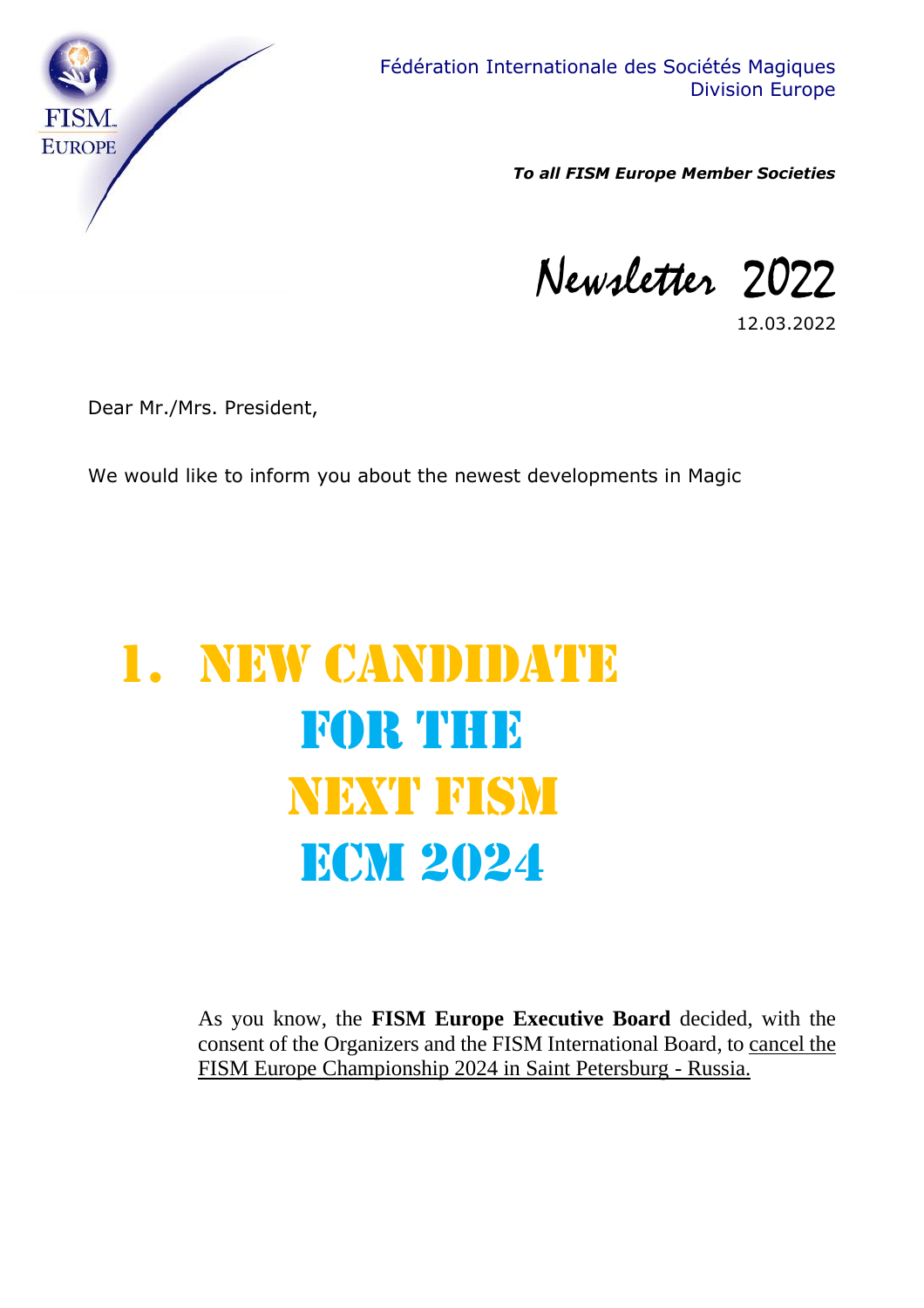

Now we are looking for a

### NEW CANDIDATE FOR THE FISM ECM 2024

If you are interested to organize the next FISM ECM 2024 please send us a short bidbook.

Deadline for a candidacy is the 15<sup>th</sup> May 2022

Of course we are already looking for a candidate for the ECM 2028.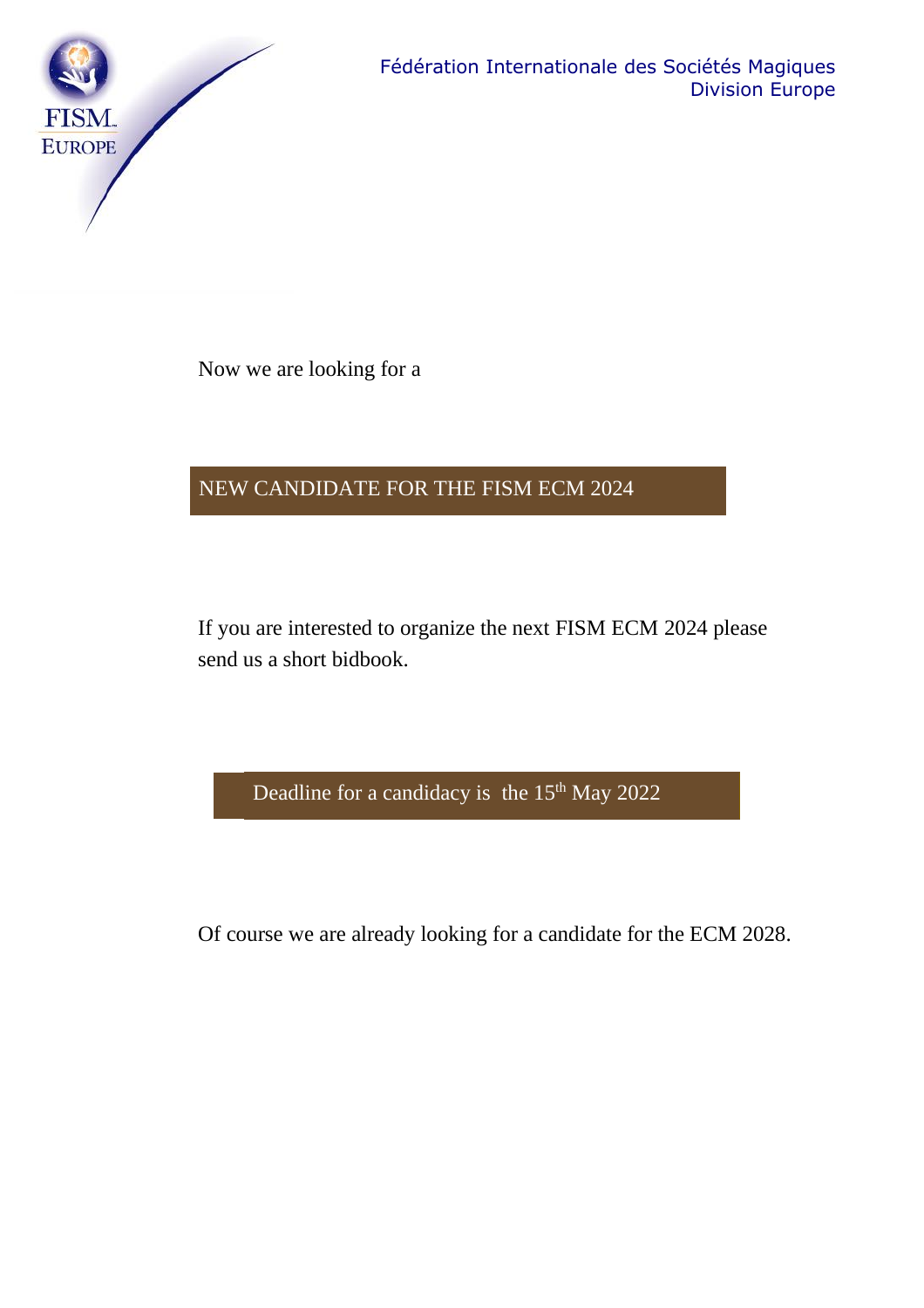

## 2. WCM QUEBEC 2022



3.

Championnat du monde de Magie

25 - 30 juillet

World Championship of Magic **July 25 - 30** 

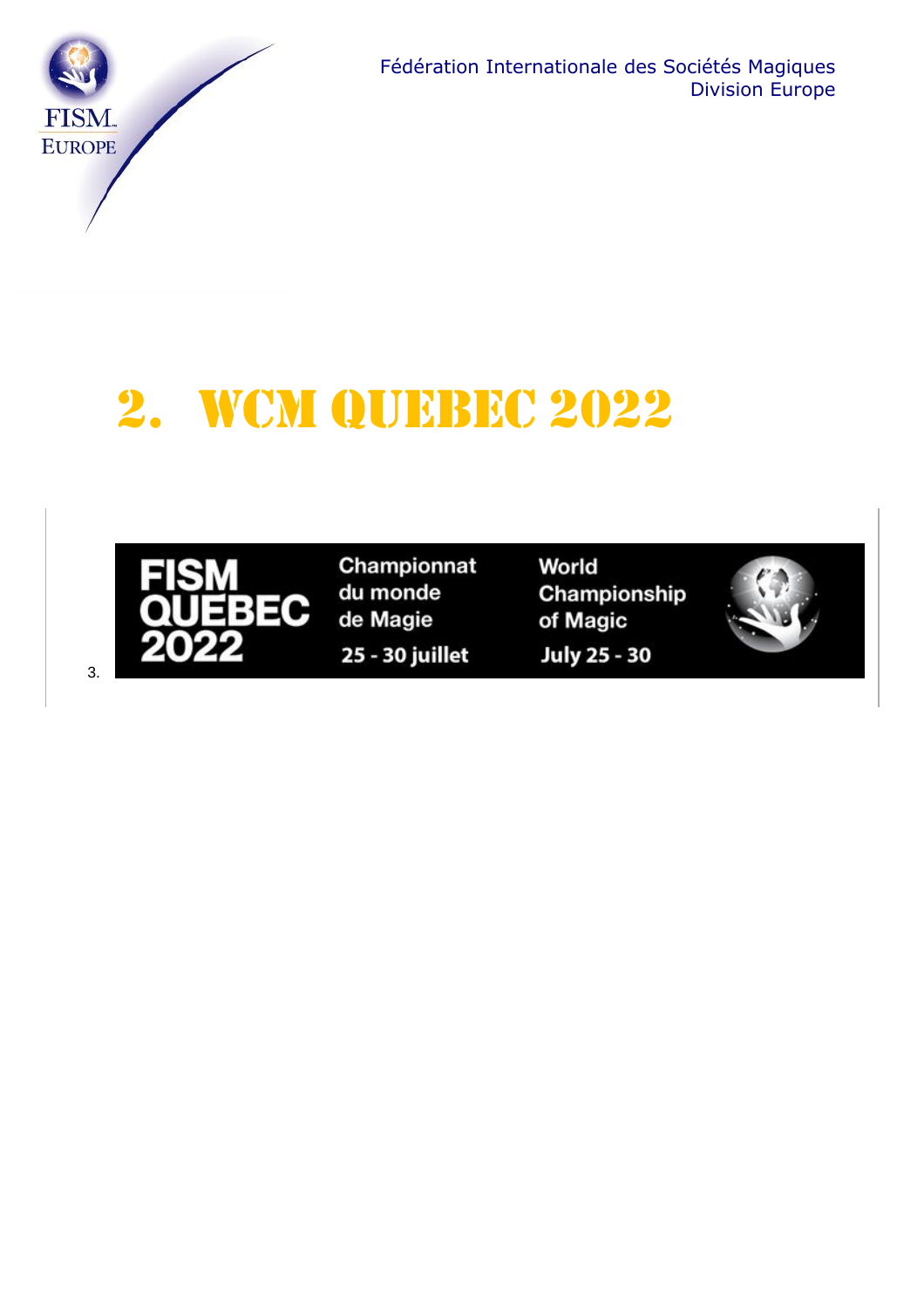

## LESS THAN 5 MONTHS TO GO BEFORE THE BEGINNING OF FISM WCM IN QUÉBEC CITY!

FISM WCM organizer is so proud to announce that **Tobias Beckwith, Stéphane Bourgoin, Will Bradshaw, Marc DeSouza, Julie Eng, Larry Hass, Jeff McBride, Miguel Muñoz, Giancarlo Scalia, Bernardo Sedlacek, Scott Steelfyre and Jeki Yoo** will be in Québec City for FISM WCM 2022**!** They will join **Michael Ammar, Lee Asher, Philippe Beau, David Ben, Mike Caveney, Alexandra Duvivier**, **Dani DaOrtiz**, **Shawn Farquhar**, **Paul Gertner**, **Luc Langevin, Max Maven, Lisa Menna, Xavier Mortimer, Pierric, Walter Rolfo, Jay Sankey, Ta Na Manga, Topas, R. Paul Wilson** and **Zabrecky**! Follow on Facebook and visit web site on a regular basis to discover all the artists and listen to their invitations.